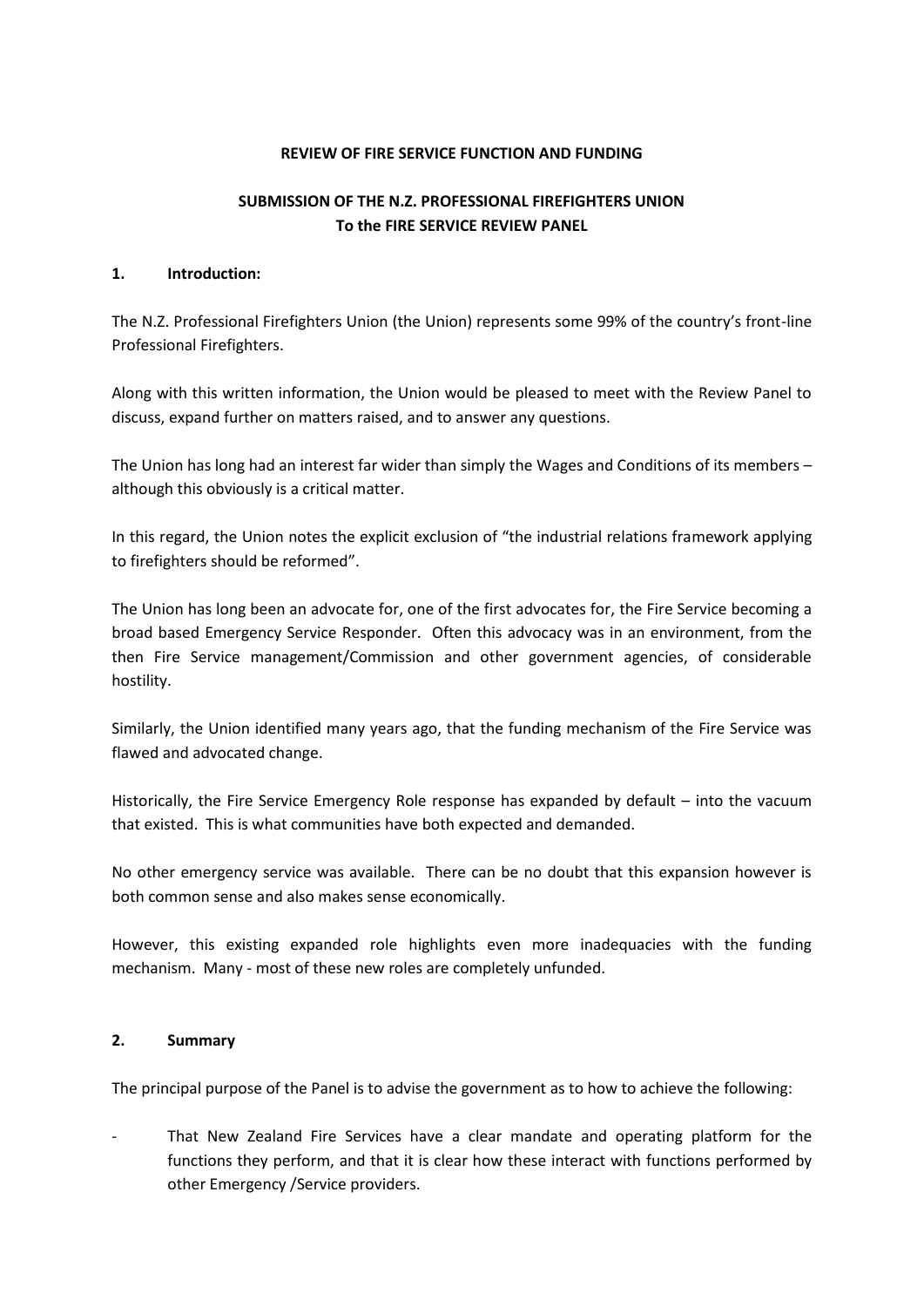- That the N.Z. Fire Service Commission and fire services are organized and operating as effectively and efficiently as possible and will provide value for money in the future; and
- That there is sustainable, stable and equitable funding for fire services, with the source of that funding aligned with the functions they perform.

With these objectives in mind, the Union submits:

- The Fire Service currently responds to many non-fire emergency incidents and that this expanded role is not specifically legislatively provided for or funded for.
- That this expansion of the role has not been the result of any specific policy decision  $-$  it has developed by default, by expansion into a vacuum.
	- Communities have both expected and required the Fire Service to respond to these non-fire emergency incidents.
- Because the resource manpower, plant, equipment exists, it is economically efficient for the expanded role to occur.
- However, there are some additional costs for example training as well as operational costs that have to be accommodated and that are not provided for with the present funding model. This is particularly apparent with major events such as the Christchurch Earthquake.
- Legislation needs to specifically mandate a responsibility to the Fire Service as the lead agency in these non-fire emergency incidents.
- The present funding mechanism has a major problem with the "free loader issue" those who do not insure, under-insure, or take advantage of any number of avoidance schemes. As well, the Union notes the large amount of Crown property that is protected and frequently responded to, and the lack of anything in the present funding mechanism to pay for this.
- There are fewer front-line firefighters today than there were 20 years ago, but the Fire Service is responding to 80% more incidents than 20 years ago. The Union doubts that any organization or agency can match this productivity increase.
- Professional Firefighters respond to around  $75 80%$  of these emergency responses. As well, the non-emergency work of the Fire Service – Fire Safety/Risk Reduction – is overwhelmingly provided by the paid workforce.

#### **3. Value to the Country**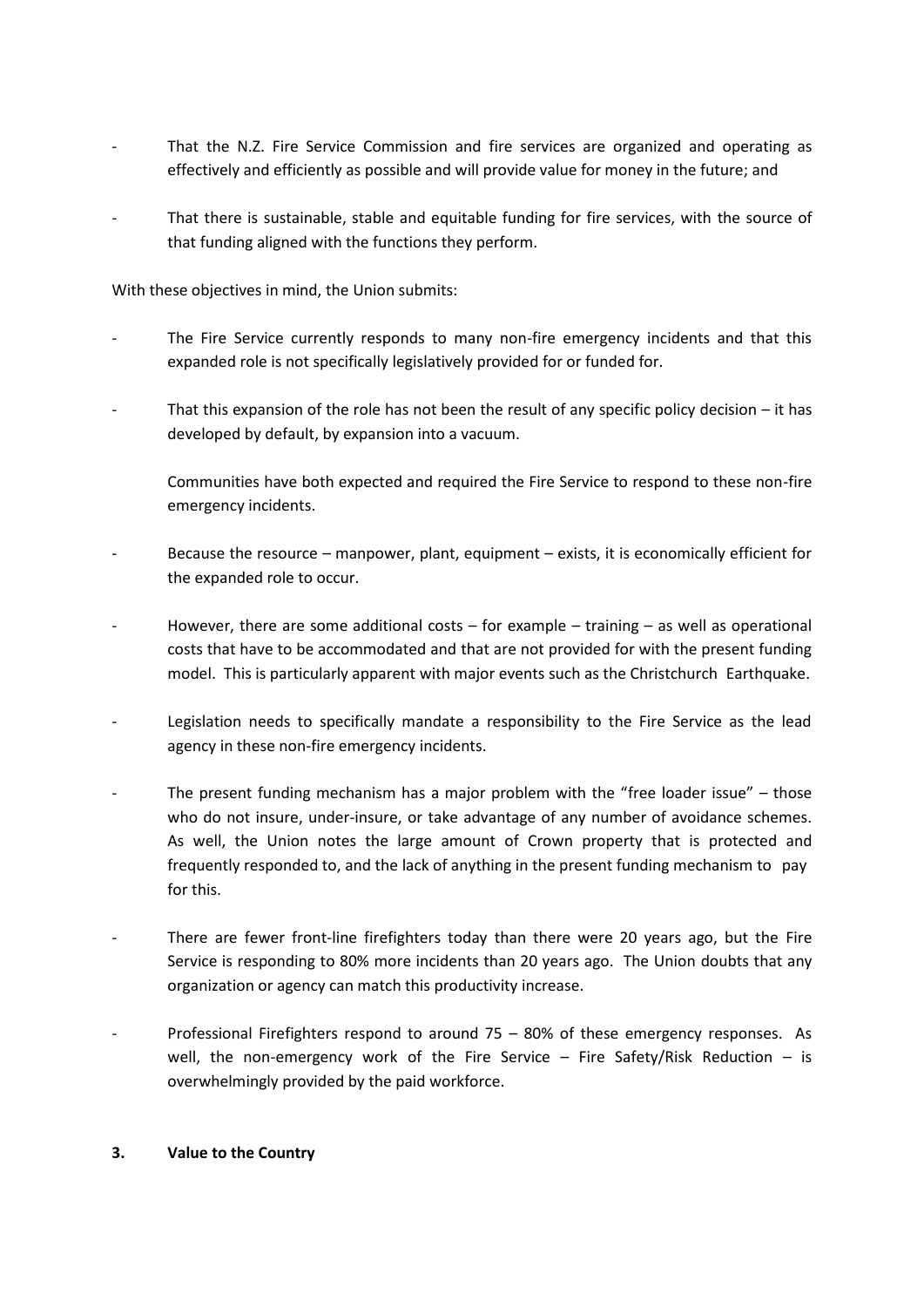The value returned to communities by the Fire Service and Firefighters has proved very problematic to calculate.

The Union has recently sought advice from an Economic Consultancy to attempt to determine this figure. The analysis received indicates a conservative figure of around \$177,000 for each Firefighter.

What is probably difficult to quantify is the value created by the expanded role into the non-fire area. This is the support provided to Ambulance Services – both in emergency and non-emergency roles, road safety, hazardous substances, floods, earthquakes and other natural emergencies.

If specific stand-alone agencies were to be established instead of the Fire Service response, the cost would be very large indeed.

The Fire Service and Firefighters devote considerable time to in effect propping up other inadequate or failing services. It is very common for Ambulance Services to require the assistance of Firefighters as well in non-emergency situations to lift/transport persons.

The conclusion the Union makes is that on any number of considerations, Firefighters and the Fire Service deliver both efficient and effective value to their communities, but there is considerable scope to increase this value.

## **4. Resource Requirements**

As communities grow and develop and some communities become smaller, there is a need for an objective model which can advise of the necessary resources needed in any particular locality.

As noted above, the Fire Service employs many less front-line firefighters than it did 20 years ago. Communities are growing and major metropolitan centres are expanding.

This means that some, particularly provincial towns, have resource requirements and response demands that need addressing – for example – towns the size of Blenheim and Queenstown have no professional fire fighting response.

There are a large number of Volunteer Brigades that respond to less than 10 calls a year.

Wherever the Fire Service recognizes the increasing response requirement at localities purely served by volunteers, the Volunteer Brigade has strongly opposed the involvement and support that the provision of professional firefighters would provide, and the consequent improved service to the community.

#### **5. Operating Platform**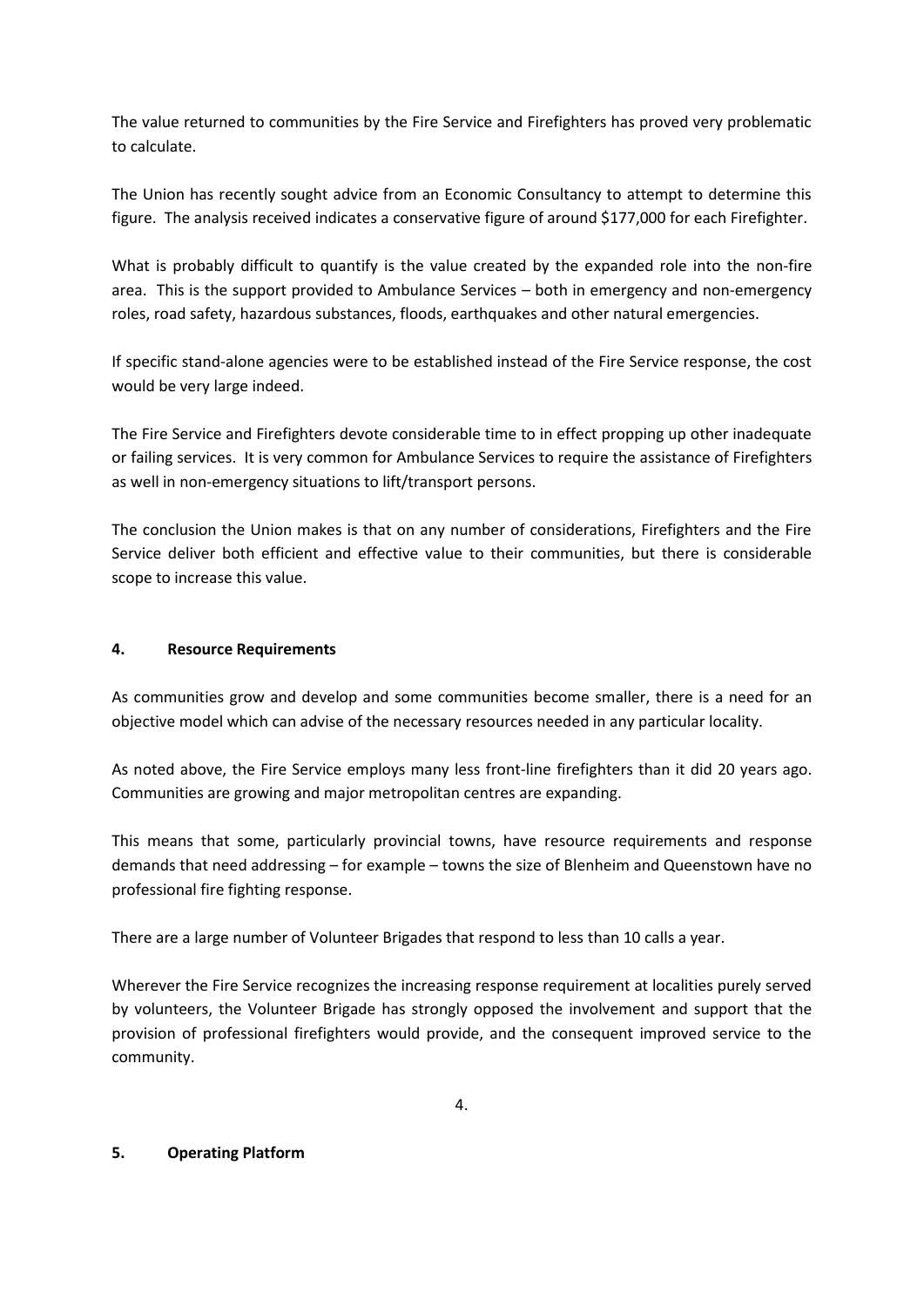The Union presumes this refers to the specialised structures provided in the present Act.

As an absolute imperative, the Union submits that any new legislation must provide for the joint role of Chief Executive and National Commander.

This is vital for the efficient and effective operation of the Fire Service and previous history when the roles were held by two different people, was a complete disaster.

The current structure provides for Regions, Areas and Districts and respective roles – Regional Commander, Area Commander, Chief Fire Officer.

The Union supports these structures continuing. There is considerable flexibility with the current arrangement with the number of Regions and Areas not being specified.

In recent times the Fire Service has moved from 6 to 3 to 8 to 5 Regions.

The Union would be opposed to providing any further flexibility for, presumably, the Commission to be able to change structures – Commission/Management comes and goes, but the Fire Service goes on.

This also applies to other prescriptive provisions of the current  $Act - e.g.$  command hierarchy, delegations, powers of Chief Fire Officers – should not be up for determination by a transient Commission/Board.

#### **6. Amalgamation of Rural Fire Authorities**

The Union understands the present strategy proposes reducing the number of Rural Fire Authorities to fewer than 20 by December 2014. This process is apparently to happen voluntarily.

Although the logic of such amalgamation is self apparent, the Union would suggest there is no evidence that anything approaching a "carrot and stick" approach is in evidence.

At the very least, if the objective of fewer than 20 RFAs by December 2014 is not achieved, the strategy needs to provide that somebody – e.g. Commission or the government should be able to require amalgamation.

The Union would submit that in any event, the distinction between Urban and Rural is at the least somewhat artificial.

Many vegetation fires occur in or adjacent to Urban Fire Districts. Similarly many – probably most – incidents responded to by Rural Fire parties are identical to those responded to by Urban Fire Services – structural fires and motor vehicle accidents.